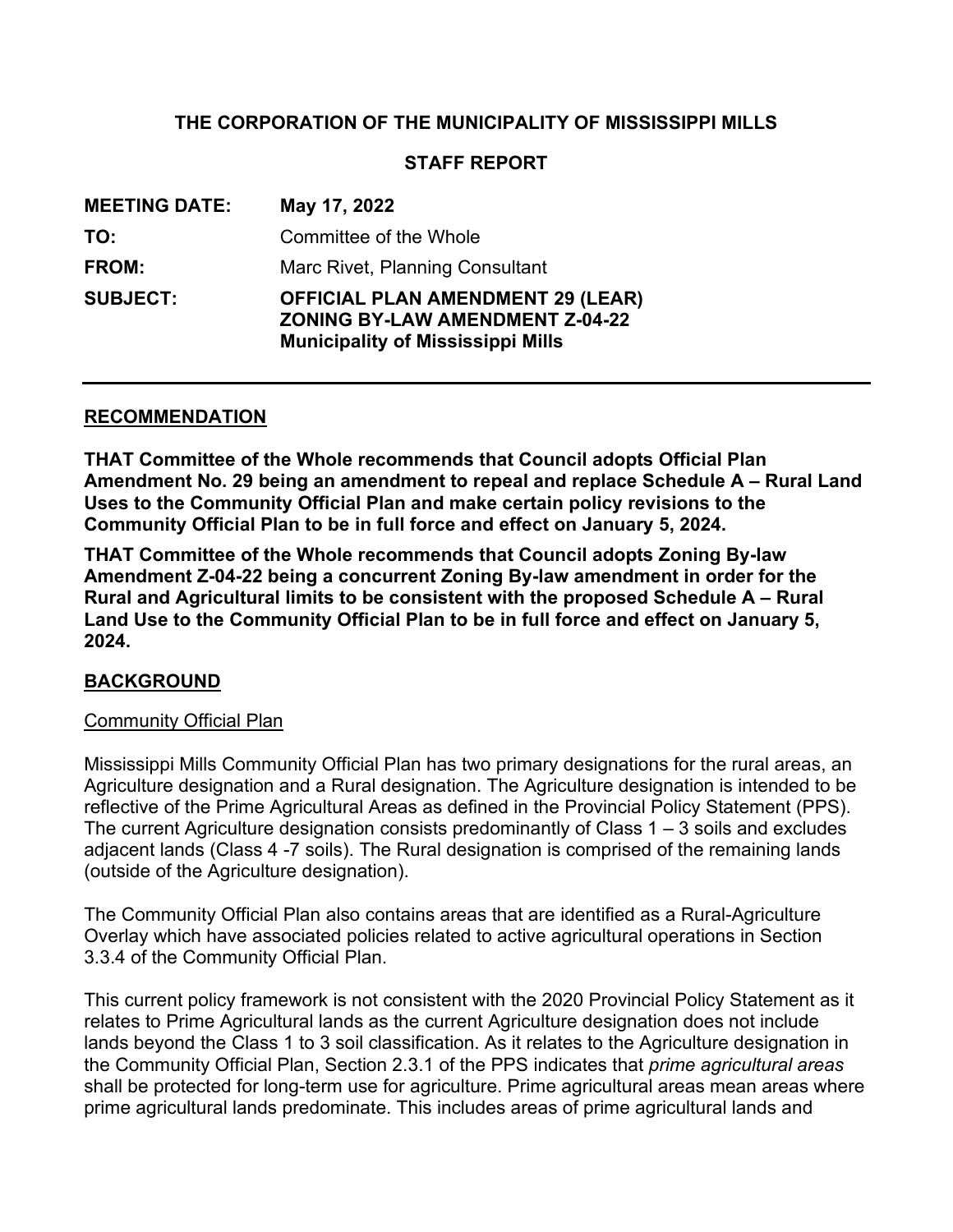associated Canada Land Inventory Class 4 through 7 lands, and additional areas where there is a local concentration of farms which exhibit characteristics of ongoing agriculture. Prime agricultural areas may be identified by the Ontario Ministry of Agriculture, Food and Rural Affairs (OMAFRA) using guidelines developed by the Province as amended from time to time. A prime agricultural area may also be identified through an alternative agricultural land evaluation system approved by the Province.

### Official Plan Amendment (OPA) 21 Five-Year Review

Official Plan Amendment 29 (OPA 29) stems from the work that started as part of OPA 21; which was the Five-Year Review of the Community Official Plan. Discussions regarding updating Agriculture designation in the Community Official Plan began in 2016 during the OPA 21 process. As part of OPA 21, a review of the Agriculture designation was conducted based on input from the Ontario Ministry of Agriculture, Food and Rural Affairs (OMAFRA) and further discussed in a background report provided to the Municipality titled, Agricultural Lands Review, February 2018. The proposed amendment, at that time, included 15,560 hectares of lands designated Agriculture compared to the 11,723 hectares currently designated Agriculture (in addition to 5,559 hectares of lands under the Rural Agriculture Overlay).

On February 20, 2018, Council passed Resolution No. 110-18 to defer the review of its Agriculture designation and review these designated areas at a later date using an alternative agricultural land evaluation system approved by the Province, known as an Agricultural Land Evaluation and Area Review (commonly referred to as LEAR).

Following a series of meetings in 2018 and 2019, Agricultural Advisory Committee (AAC) meetings as well as Council Resolutions with respect to undertaking a LEAR study, the study formally began in 2019 after Council passed the following Resolution (222-19):

**THAT** Council direct staff to request that the County of Lanark delay the decision on agricultural mapping until the completion of the LEAR review with a mutually agreed upon timeline.

As such, the County's Notice of Decision on OPA 21 deferred the delineation of prime agricultural areas under the Agriculture designation, pending the completion of a LEAR study.

#### LEAR Study

LEAR is a tool which can be used by municipalities to identify lands that may be suitable for designation as prime agricultural areas in their Official Plans. Developed by OMAFRA, LEAR uses quantitative datasets to evaluate the agricultural suitability of lands based on soil capability as well as other factors that affect agricultural potential, within the context of a given municipality.

LEAR scores individual land parcels based on their agricultural potential whereby high-scoring parcels have the greatest agricultural potential. LEAR also establishes a score threshold that is specific to the study.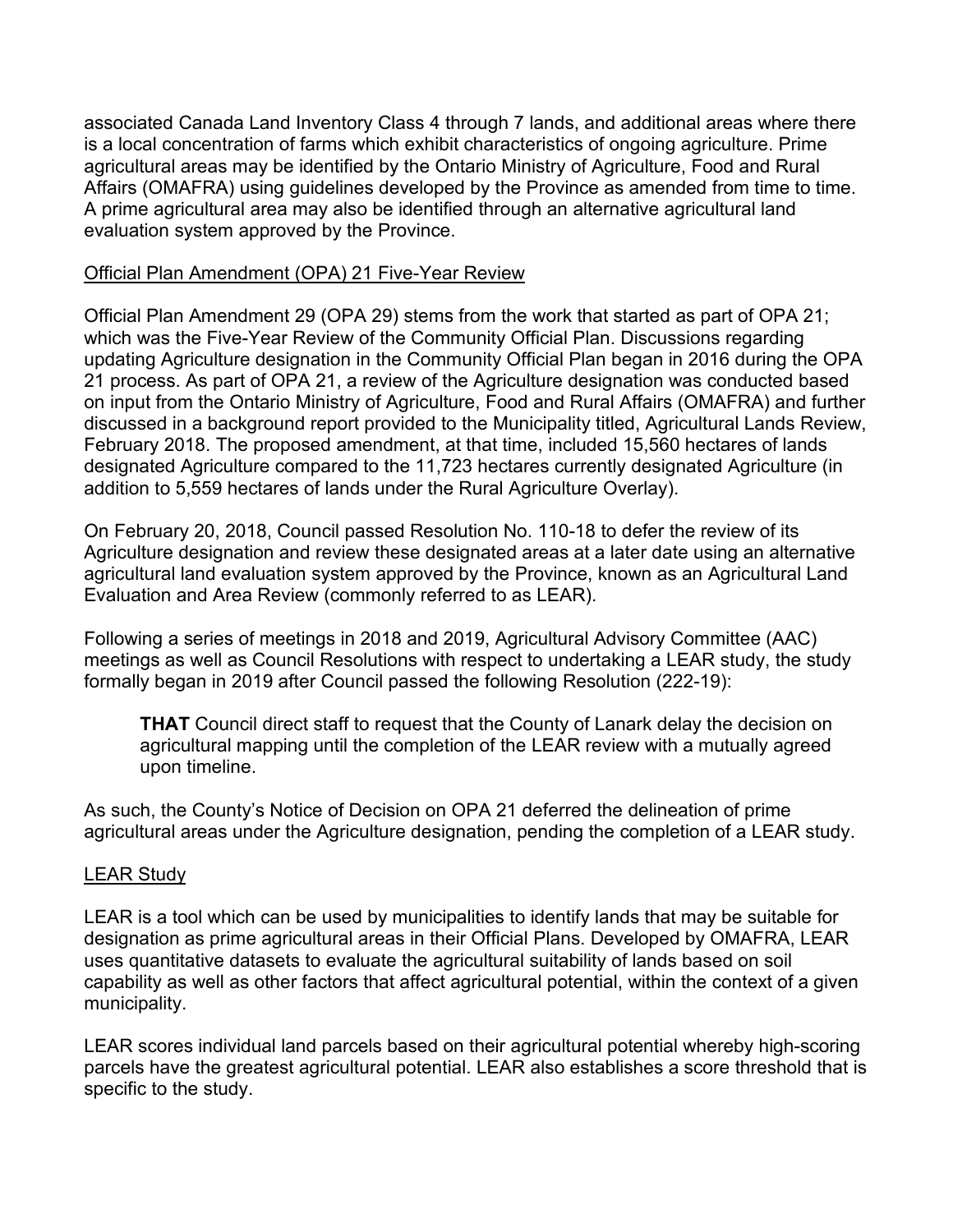LEAR is intended to provide municipalities with a starting point for designating prime agricultural areas. Parcels that score below the selected score threshold are typically considered as poor candidates for prime agricultural areas designation while those scoring above the score threshold are typically considered as good or excellent candidates for designation; however, a number of other factors play a role in the identification of Prime Agricultural Areas including property owner/community feedback, input from working groups, and expert reports (i.e. Soil Reports prepared by an Agrologist). As a result, a parcel can receive a high LEAR score but may not be included as a prime agricultural area or receive a score lower than the established threshold but be included in the identification of a prime agricultural area.

Again, it is important to remember that when we are talking about designating "prime agricultural areas" that this can include land that does not have Class 1-3 soils. Lands that have Class 4-7 soils are not automatically excluded from the "prime agricultural area". Likewise, a high scoring parcel of land with Class 1-3 soils can be excluded from designation as part of a "prime agricultural area".

Each LEAR evaluation has two key components:

- Land Evaluation (LE): This component evaluates soil capability as it relates to agriculture. The Canada Land Inventory (CLI) Soil Capacity Classification dataset is used for this component of the tool; providing 7 soil classifications as well as an organic soil classification to establish soil capacity.
- Area Review (AR): This component allows Municipalities to consider other factors that impact agricultural potential. This may include onsite factors such as parcel size or current land use or may include offsite factors such as conflicting land uses.

Attachment B illustrates the changes to the Community Official Plan Schedule A "Rural Land Use" based on the first draft of OPA 29 Schedule A released in March 2021 and the second draft of OPA 29 Schedule A released in March 2022.

In terms of total land area, these changes represent the following areas designated, or proposed to be designated as Agriculture:

|                              | Agriculture designation | "Rural – Agriculture" Overlay |
|------------------------------|-------------------------|-------------------------------|
| 2006 COP Schedule A          | 11,705 hectares         | 5,558 hectares                |
| 2018 Draft AG Review OPA 21* | 15,560 hectares         | 5,558 hectares                |
| 2021 Draft Schedule A OPA 29 | 14,343 hectares         | -                             |
| 2022 Draft Schedule A OPA    | 13,564 hectares         |                               |
| $29**$                       |                         |                               |

\* Agricultural review was deferred from OPA 21

\*\* 2022 Schedule A (OPA 29) also highlights 4 properties that are being proposed as "Rural" based on professional agrologist report's findings and conclusions.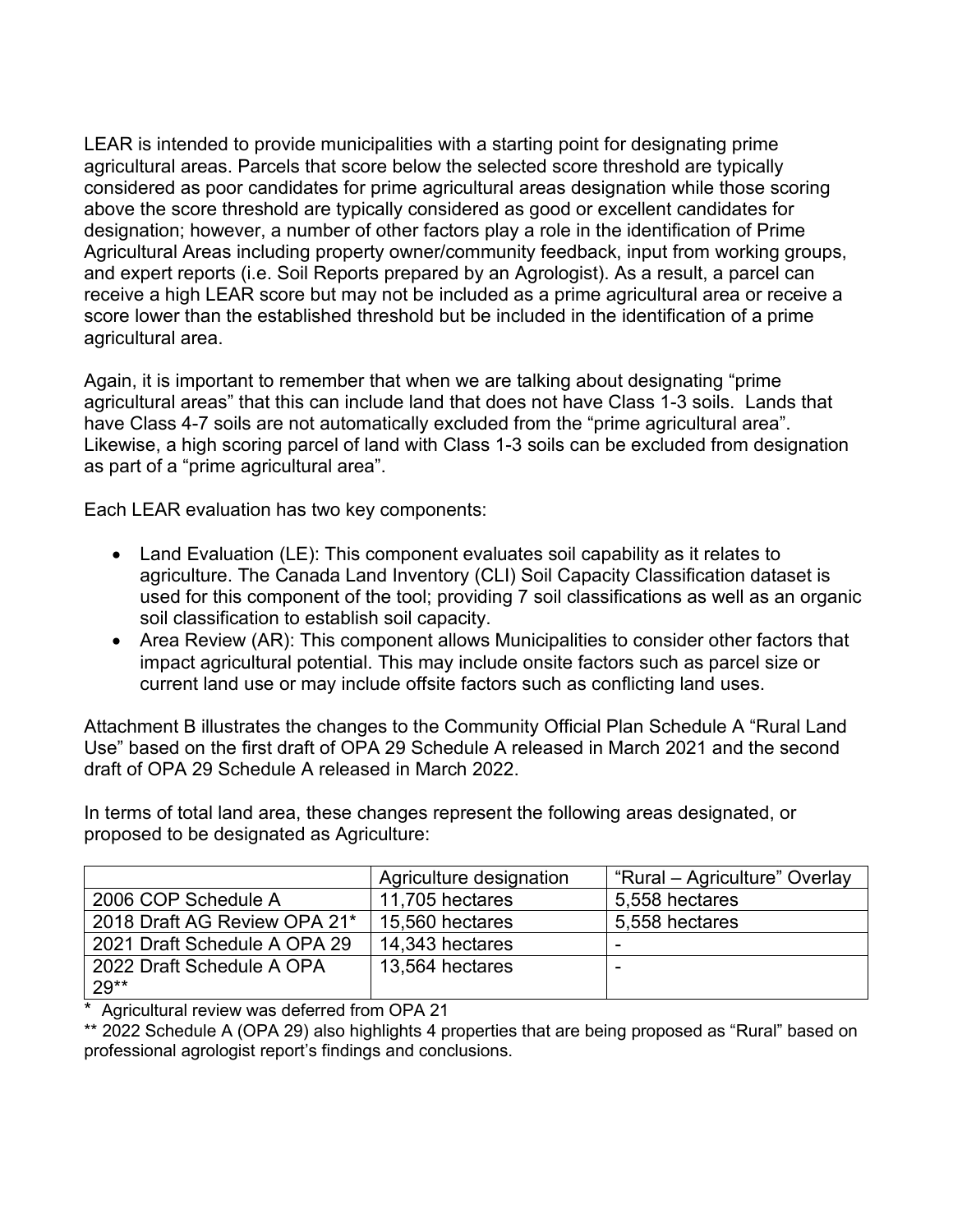# **STUDY AND CONSULTATION PROCESS**

A series of public meetings, open houses, working groups and Committee meetings were held over the course of the LEAR study. Many of these meetings occurred during COVID-19 and following Provincial and Municipal protocol, many of these meetings were held virtually.

## Committee of the Whole (COW) Meetings and Related Documents

On March 25, 2021, a Staff Report was presented to COW seeking direction from Council to proceed with an Open House and Public Meeting for OPA 29 in accordance with *Planning Act* notification procedures. A Background Report was also presented explaining the LEAR methodology to identify prime agricultural areas.

On April 8, 2021, Notice of Public Meeting was completed and a draft copy of OPA 29 (dated April 8, 2021) was made available for review including supporting information and material. On May 4, 2021, a Public Meeting was held to provide an opportunity for the public to review and provide input on the draft Official Plan Amendment.

## Mississippi Mills Agriculture Advisory Committee (AAC)

The AAC is an advisory committee of Council with a mandate to advise and support Council on matters of impact to the agricultural community for the benefit of the entire Municipality. The AAC's mission statement is also to provide support on other related issues as requested by Council. The AAC consists of 1 Council member, Mayor (ex-officio), staff support, and 5 to 7 members of the public representing various sectors of the community.

A series of meetings were held with the AAC as the LEAR study progressed including the following:

- April 22, 2021: JLR presented an overview of Land Evaluation and Area Review (LEAR) with guests John O'Neill, OMAFRA representative and Julie Stewart, Lanark County Planner. [Agricultural Advisory Committee Meeting -](https://pub-mississippimills.escribemeetings.com/Meeting.aspx?Id=5dfc413b-ef8c-4672-9a9f-311940ff7375&Agenda=Agenda&lang=English) April 22, 2021
- June 02, 2021: The AAC prepared a report with a series of recommendations for Council. [Agricultural Advisory Committee Meeting -](https://pub-mississippimills.escribemeetings.com/Meeting.aspx?Id=c35bc6c7-5e2a-4552-834d-3cf7a87db2b2&Agenda=Agenda&lang=English) June 2, 2021 These recommendations included:
	- o That a LEAR working group be developed comprised of the Agricultural Advisory Committee members plus the Council representatives from Ramsay and Pakenham Wards, plus ad hoc members from the agricultural community.
	- o That the working group be supported:
		- **I** in meeting with the consultant to better understand the specific assumptions made in developing the study
		- In reviewing the map products developed by the project
		- In reviewing a representative set of properties to validate the study to date or recommend changes in the assumptions.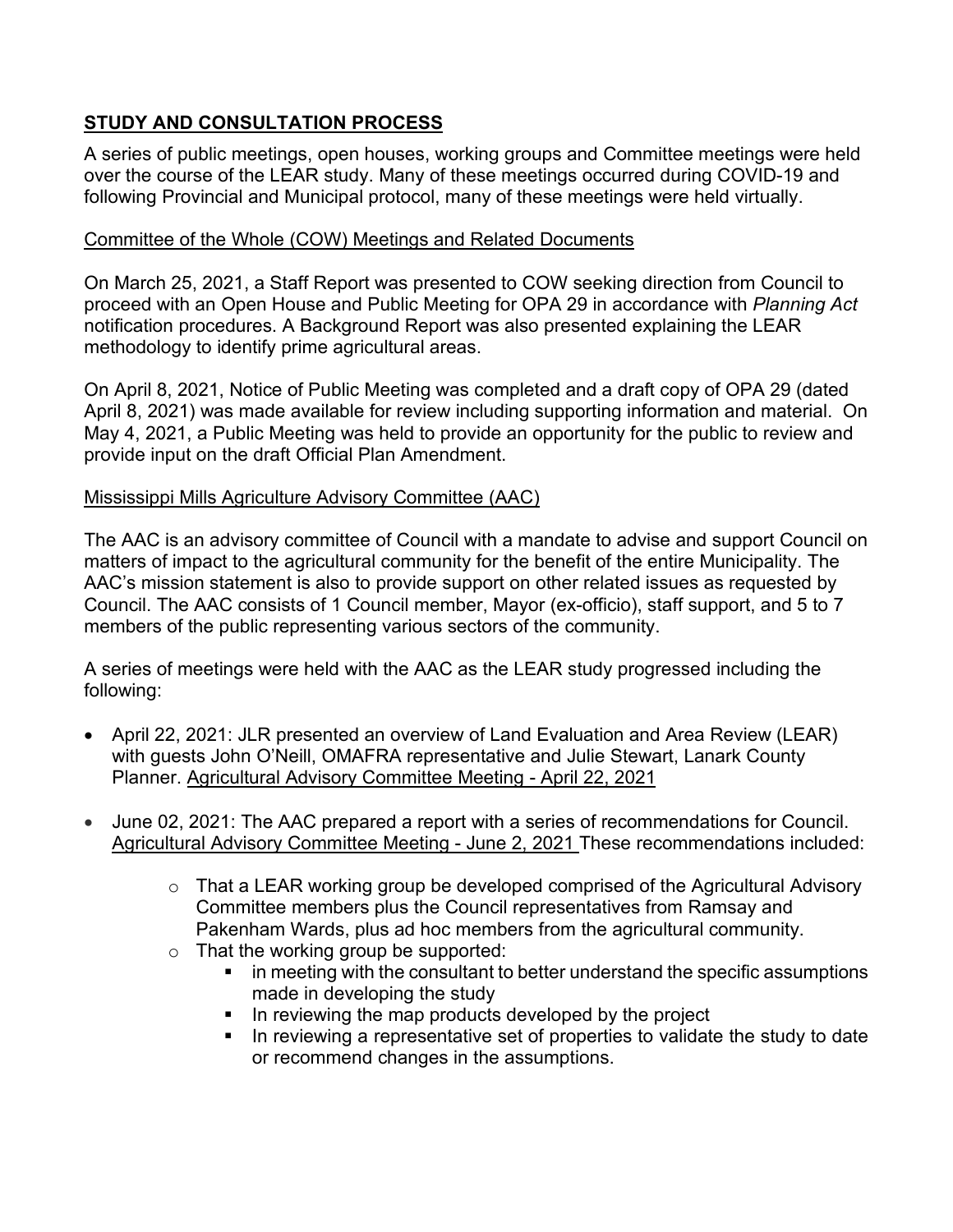- In developing an appropriate communication to the affected landowners to ensure that they know and understand the changes and possible effects on their properties.
- In contacting a selection of landowners affected by this study.
- o That the Indigenous community be consulted as part of the process.
- o That a direct mailing be made to inform landowners of these changes.
- o That this report be presented to Council
- December 8, 2021, a meeting was held to discuss proposed changes to OPA 29 and further discussions about suggested revisions including a list of properties being added and removed. [Agricultural Advisory Committee Meeting -](https://pub-mississippimills.escribemeetings.com/Players/ISIStandAlonePlayer.aspx?ClientId=mississippimills&FileName=Encoder%20550_Agricultural%20Advisory%20Committee_2021-12-08-06-04.mp4) December 8, 2021
- February 18, 2022, the AAC approved a recommendation to approve the revised Official Plan Amendment No. 29 "Prime Agricultural Area Review" dated November 24, 2021, as approved by the LEAR Working Group. [Agricultural Advisory Committee Meeting -](https://events.mississippimills.ca/council/Detail/2022-02-18-1200-Agricultural-Advisory-Committee) [February 18, 2022](https://events.mississippimills.ca/council/Detail/2022-02-18-1200-Agricultural-Advisory-Committee)

Staff note that since the recommendation of the AAC to approve the revised OPA 29 dated November 24, 2021, the municipality received three (3) soil study submissions from landowners. These soil study submissions were reviewed by JLR and determined to meet the LEAR criteria. As a result, three areas previously recommended for Agriculture designations have been modified to Rural designations in the attached OPA 29 document and associated Schedule. These areas are highlighted in red in Attachment B.

## LEAR Working Group Mandate

As previously noted, a LEAR Working Group was struck out of the recommendation from the AAC in June 2021. The LEAR Working Group is comprised of the AAC members plus the Council representatives from Ramsay and Pakenham Wards.

The LEAR working group's mandate was to review the LEAR recommendations and propose revisions based on their local knowledge and expertise to ensure the protection of prime agricultural areas and local concentration of farms which exhibit characteristics of ongoing agriculture.

The following are the series of meetings that were held with the LEAR Working Group and streamed online on the Municipality's website:

- [LEAR Working Group Meeting -](https://www.youtube.com/watch?v=hl9nxgKqP1k) June 28, 2021
- [LEAR Working Group Meeting -](https://www.youtube.com/watch?v=LnpDMbAM6q8) August 3, 2021
- [LEAR Working Group Meeting -](https://www.youtube.com/watch?v=ZVLqw4qKHkc) September 1, 2021
- [LEAR Working Group Meeting -](https://www.youtube.com/watch?v=dTslenr72HE) September 22, 2021
- [LEAR Working Group Meeting -](https://pub-mississippimills.escribemeetings.com/Players/ISIStandAlonePlayer.aspx?ClientId=mississippimills&FileName=Encoder%20550_Agricultural%20Working%20Group%20-%20LEAR_2021-10-06-10-02.mp4) October 6, 2021
- [LEAR Working Group Meeting -](https://pub-mississippimills.escribemeetings.com/Players/ISIStandAlonePlayer.aspx?ClientId=mississippimills&FileName=Encoder%20550_Agricultural%20Working%20Group%20-%20LEAR_2021-10-20-10-03.mp4) October 20, 2021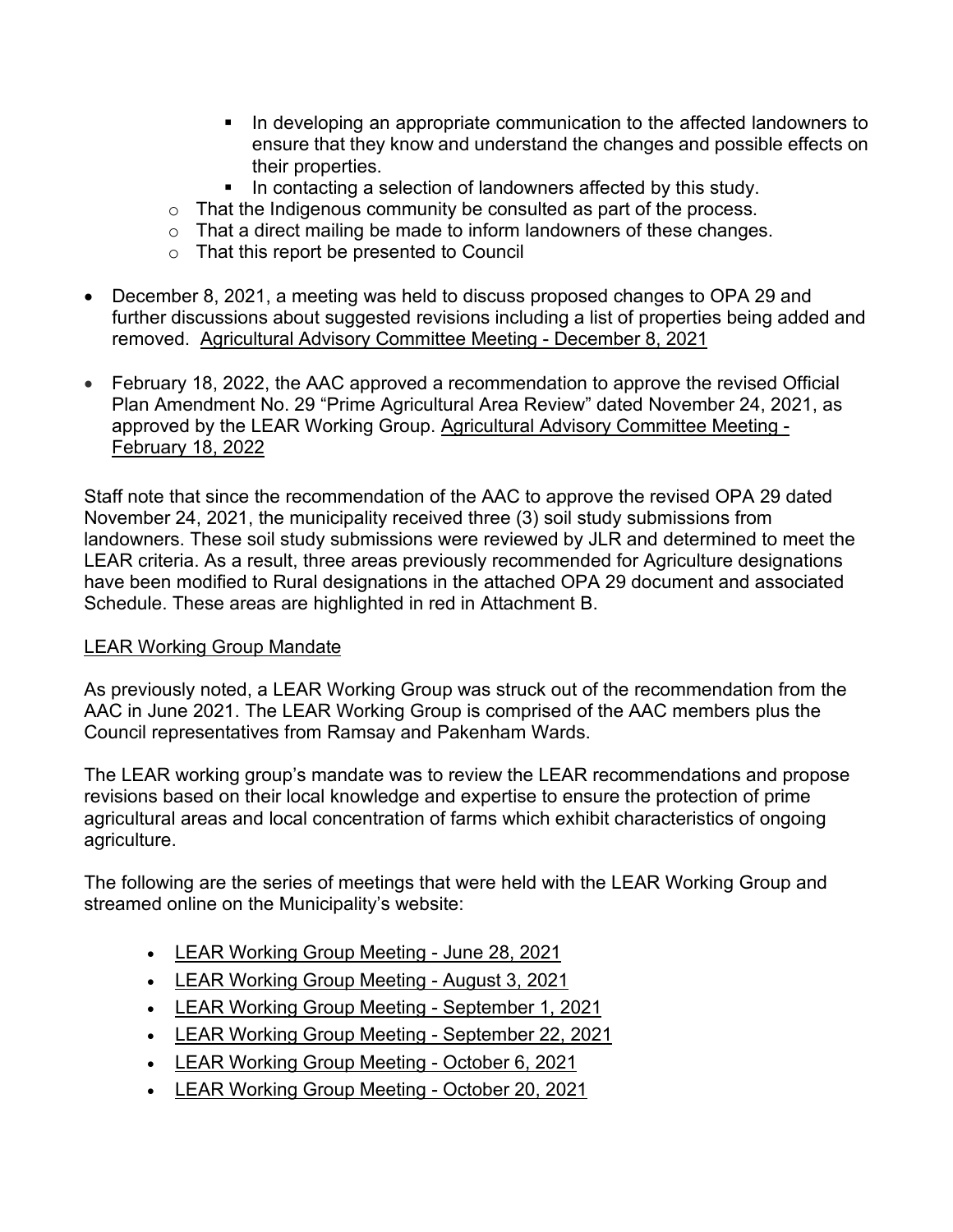- [LEAR Working Group Meeting -](https://pub-mississippimills.escribemeetings.com/Players/ISIStandAlonePlayer.aspx?ClientId=mississippimills&FileName=Encoder%20550_Agricultural%20Working%20Group%20-%20LEAR_2021-11-03-10-01.mp4) November 3, 2021
- [LEAR Working Group Meeting -](https://pub-mississippimills.escribemeetings.com/Players/ISIStandAlonePlayer.aspx?ClientId=mississippimills&FileName=lite_encoder_Agricultural%20Working%20Group%20-%20LEAR_2022-02-08-10-03.mp4) February 8, 2022

The final recommendation of the LEAR Working Group to the AAC was a recommendation to approve of the revised Official Plan Amendment No. 29 "Prime Agricultural Area Review" dated November 24, 2021.

## Public Consultation Process

The public consultation process for LEAR was undertaken through a series of meetings, public notifications, direct mailout to landowners, website updates, email notifications as well as social media postings (Municipality's Facebook page).

The Municipality created a webpage dedicated to the LEAR study containing recordings of streamed meetings, links to meeting agendas and minutes, all supporting information and material related to the LEAR study and OPA 29 and concurrent zoning schedule update: Official Plan Amendment 29 - [Prime Agricultural Area Designation Review -](https://www.mississippimills.ca/en/municipal-hall/official-plan-amendment-29-prime-agricultural-area-designation-review.aspx) Mississippi Mills

The following is the information posted on the Municipality's webpage:

OPA 29 and Zoning By-law Z04-2022 Public Meeting Information Session April 5, 2022

- Public Notice for Public Meeting
- Presentation Slides for Public Meeting
- Recording of Public Meeting
- What is LEAR?
- LEAR Next Steps?
- Frequently Asked Questions
- GIS LEAR Map (Free ArcGIS Web Application)

OPA 29 Documents and Additional Resources

- Proposed Agricultural Designation Map
- Map of Rural and Agricultural Changes
- Draft Official Plan Amendment 29
- Draft LEAR Zoning Ramsay Ward
- Draft LEAR Zoning Pakenham Ward
- OMAFRA LEAR Document

Committee of the Whole Meetings and Related Documents

- March 25, 2021 Report to Committee of the Whole re: Official Plan Amendment (OPA) No. 29 Agricultural Lands LEAR
- March 25, 2021 OPA 29 Overview Presentation Slides
- Public Meeting Notice March 2021
- Draft OPA 29 March 2021
- Letter to property owners changing from Agricultural to Rural designation
- Letter to property owners changing from Rural to Agricultural designation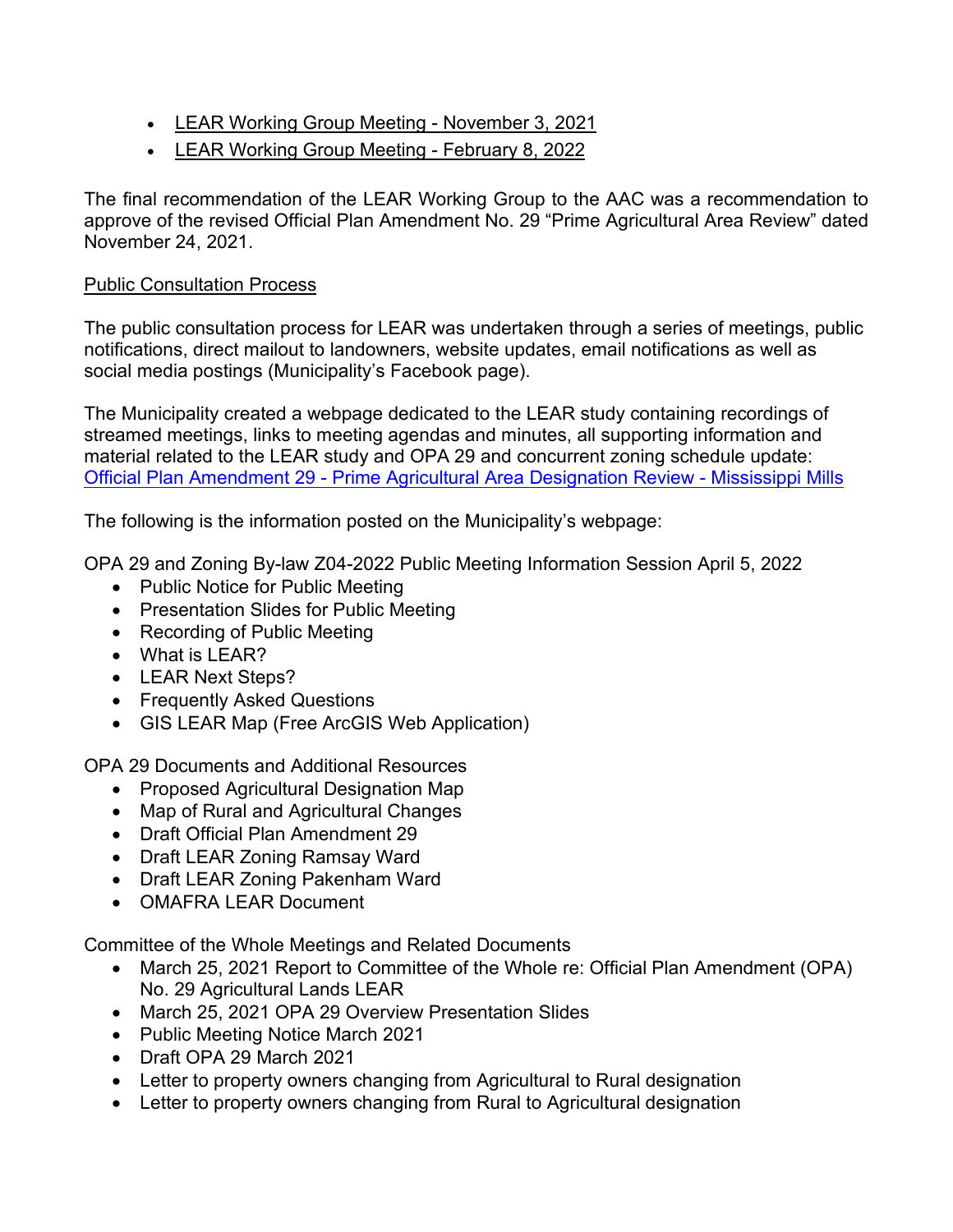• LEAR Scores of 66+

Agricultural Advisory Committee (AAC) Meetings

- April 22, 2021 (including JLR presentation)
- June 2, 2021
- December 8, 2021
- February 18, 2022

Information Sessions and Previous Public Meeting Links

- April 28, 2021 Virtual Information Session Recording (with presentation slides)
- May 4, 2021 Public Meeting Recording

LEAR Working Group Meetings

- June 28, 2021
- August 3, 2021
- September 1, 2021
- September 22, 201
- October 6, 2021
- October 20, 2021
- November 4, 2021
- February 8, 2022

In addition to newspaper notice, email updates, and use of the municipal website, the municipality sent out 578 letters by mail on July 28, 2021 (mailout #1) including:

- 135 letters to property owners that were being considered to change from Agricultural to Rural (including properties that had a partial Agriculture designation).
- 443 letters to property owners that are proposed to be changed from Rural to Agricultural (including properties that had a partial Rural designation).

The Municipality received emails from approximately 120 landowners and approximately 15 phone calls following the release of the first draft mapping in 2021. A copy of this email correspondence has been included in Attachment C. Municipal staff reviewed these submissions and discussed many of them with the LEAR Working Group. Verbal submissions were also received during the April 28, 2021, Virtual Information Session and the May 4, 2021, Public Meeting.

Following the LEAR Working Group meetings and the recommendation to approve the LEAR study and implementation of OPA 29 from the AAC, staff completed additional consultation in the form of newspaper notice, email updates, and postings on the municipal website and social media.

In addition to the above notification, the Municipality sent out a total of 508 letters by mail on March 25, 2022, (mailout #2) including: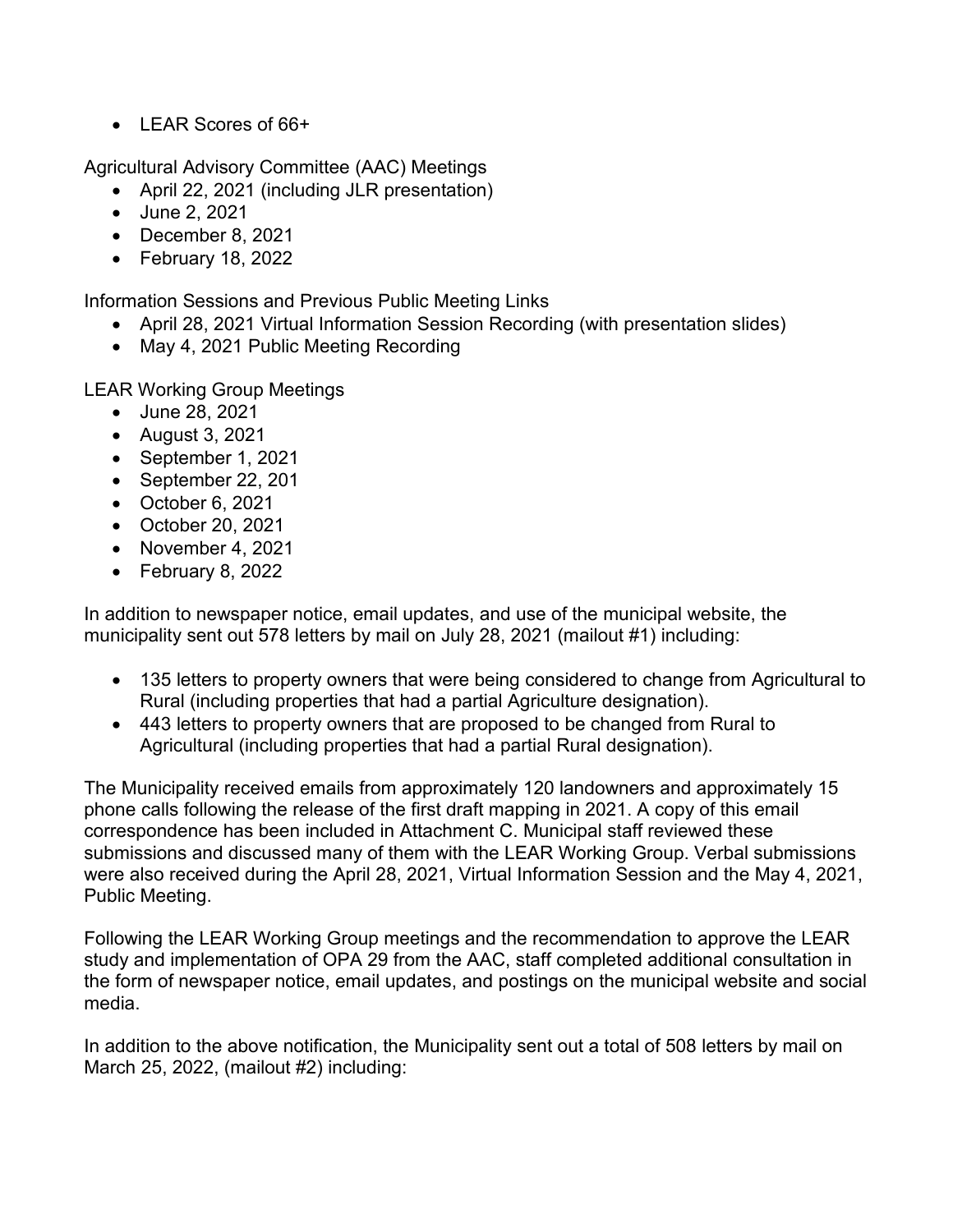- 28 letters to property Owners whose properties are currently designated Agriculture and proposed to be redesignated to Rural
- 192 letters to property Owners whose properties are currently designated partially Agriculture and partially Rural and proposed to be redesignated to Rural
- 107 letters to property Owners whose properties are currently designated Rural and proposed to be redesignated to Agriculture
- 181 letters to property Owners whose properties are currently partially designated Agriculture and partially Rural and proposed to be redesignated to Agriculture

As the study progressed, the information which was presented to the public, the LEAR working group recommendations and public submissions were made, the proposed lands for designation changed. The property owners notified in Mailout #1 and those notified in Mailout #2 are slightly different because the properties that were affected by the proposed designation changes were different. During the consultation and comment periods discussed above, there were a number of changes made to the lands recommended for designation.

The Municipality has received emails from approximately 80 landowners following release of the second draft in March 2022. A copy of this email correspondence has been included in Attachment D. Staff note that many of these submissions relate to the Burnt Lands Area of Natural and Scientific Interest (ANSI).

## Burnt Lands Area of Natural and Scientific Interest (ANSI)

For the Committee's information, the limits of the Burnt Lands (ANSI) are not being revised with this review. At the beginning of the LEAR study, discussions were held with representatives from Ministry of Northern Development, Mines, Natural Resources and Forest (MNRF), OMAFRA, and Ministry of Municipal Affairs and Housing (MAH) who did not identify any conflicts with any changes of designation from Rural to Agriculture. Staff are of the opinion that any change in designation from Rural to Agriculture for those lands would result in greater protection of the ANSI areas as the development policies (mainly consents) are stricter as it relates to the Agriculture designation versus the Rural designation.

# **RESULTS OF LEAR STUDY AND POLICY IMPLICATIONS**

#### Rural to Agricultural Designation

The majority of permitted land uses for Agriculture and Rural designations are very similar. The most notable policy difference between these two designations is the ability to sever land. The current severance policies in the Community Official Plan are stricter for the lands within the Agriculture designation compared to the Rural designation.

For the Committee's information, the majority of the public feedback expressing concern over the LEAR study and its policy implications were focused on the impact of development potential. The change in designation from Rural to Agriculture does not have tax implications and minimal difference in permitted uses between the two designations; however, there was notable concern amongst the public regarding the restriction on lot creation (severance), ability for land to be included in future settlement area expansions as well as the ability to develop the lands for rural residential subdivision lots.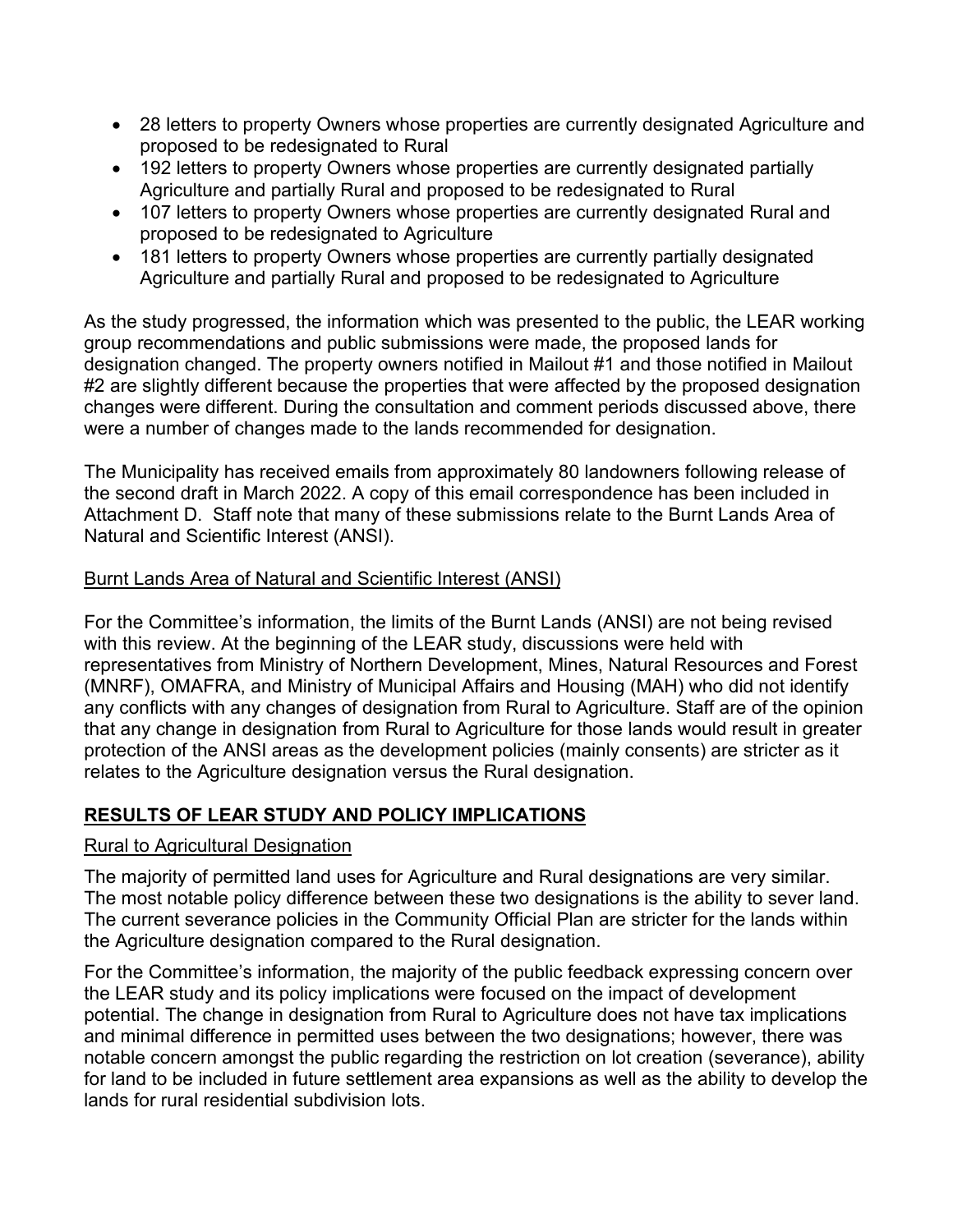For the Committee's information, rural residential subdivisions are not currently supported in the policy framework for the Community Official Plan in the Rural designation. With respect to LEAR impacting the evaluation of expansion lands for settlement areas, any expansion to settlement areas requires a comprehensive study which includes a range of important land use planning considerations such as population projections, assessment of available vacant land within existing settlement areas, the existing transportation network, servicing feasibility as well as land use designations. Lands that are designated Agriculture would be a consideration in settlement area expansion; however, it would be one of many land use considerations that would be balanced as part of a larger land use study.

With respect to lot creation (severance) potential, the change in designation from Rural to Agriculture will impact a landowner's ability to sever non-farm residential lots *if* the landowner has an original township lot (as of July 1, 1973). The Agriculture designation limits lot creation to surplus farm dwelling severances, farm consolidations and severances that generally meet the minimum 40 ha agricultural lot area. Further discussion regarding lot creation is noted below.

## Agricultural to Rural Designation

As previously mentioned, the permitted land uses are very similar in both designations. The significant difference for properties designated Rural is that lot creation (severance) is permitted up to two (2) lots from the original township lot (as of July 1, 1973). Staff note however that there are a number of other potential constraints to lot creation such as severance history, Minimum Distance Separation (MDS) setback requirements as well as other land use constraints (Provincially Significant Wetlands, Aggregate resources, Hydrogeological issues etc.) which impact the severance ability on lands. As a result, the creation of two (2) non-farm residential lots from those lands that are designated Rural is considered a 'best case scenario'.

Many of those who have made submissions with regards to the LEAR study and its proposed designations do not have the ability for severances under the current policy framework. These properties are either not eligible or have already had the maximum number of severances allowed under the Official Plan policies. Others who have the ability to sever land under the current policy framework have the opportunity to do so until such time that the OPA 29 is in full force and effect. This is further discussed in the Implementation Section of this report.

#### Removal of Rural-Agricultural Overlay

The "Rural – Agriculture" overlay was applied to lands that were considered to be locally significant and that were outside the Agriculture designation. The policies in the Community Official Plan related to this overlay requires that new non-farm buildings maintain a 30-metre setback from active agricultural operations or seek approval from the Committee of Adjustment.

As the purpose of OPA 29 is to designate prime agricultural areas under the Agriculture designation using LEAR and local knowledge, there are other land use planning tools such as the Minimum Distance Separation guidelines and zoning setbacks that requires suitable setbacks between non-farm residential uses and agricultural uses.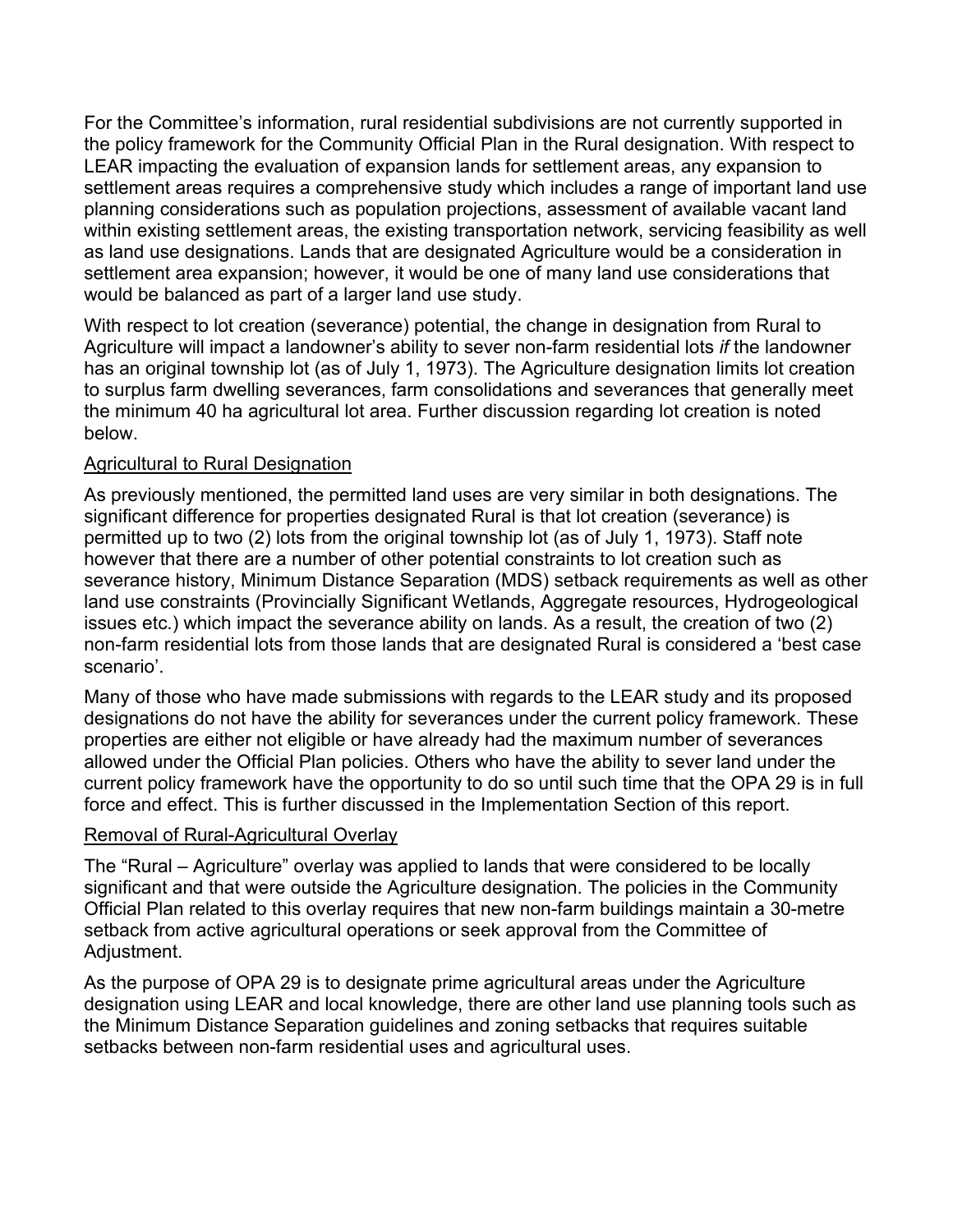As a result, staff are of the opinion that this Overlay and related policies are not necessary with respect to the implementation of setbacks from active agricultural uses and can be removed from the Community Official Plan as part of OPA 29.

# Zoning By-law Amendment

As part of the LEAR study and implementing OPA 29, staff are recommending that implementing zoning be included as part of the implementation of OPA 29. Zoning updates that are consistent with OPA 29, will ensure that the zoning on the lands which are subject to amendment are up to date as soon as OPA 29 comes into full force and effect.

# **NEXT STEPS**

A decision of Mississippi Mills Council on Official Plan Amendment 29 and Zoning By-law Amendment Z-04-22 is the first step in the implementation process.

As the County of Lanark is the approval authority of Official Plan Amendments to the Community Official Plan, the decision of Official Plan Amendment 29 will need to be forwarded to the County for approval. In addition, if Official Plan Amendment 29 is approved by Mississippi Mills Council, the municipality must initiate a County Official Plan Amendment in order to update the County's Agricultural and Rural designations for Mississippi Mills to ensure the Community Official Plan and the County's Sustainable Community Official Plan is consistent.

The following provides a high-level outline of next steps in the process of implementing the proposed amendments.

## County Official Plan Amendment Process

- Official Plan Amendment documents and Council By-law (adoption) sent to County
- County Official Plan Amendment (approval authority) process initiated

# Review of Official Plan Amendment – County

- County circulates County Official Plan Amendment includes OMAFRA for review
- May result in changes to Official Plan Amendment
- County holds Public Meeting
- County makes recommendation to County Council
- County Council can approve, approve with modifications, or refuse OPA 29
- Notice of Decision Official Plan Amendment appeal period

## Ontario Land Tribunal

• Appeals of the Lanark County decision may be submitted to the Ontario Land Tribunal

# Impacts and Timeframe to Land Owners

- OPA 29 will not be in effect until all appeals are dealt with.
- Applications for land use (development) including land division (consent) would be considered under current policy until OPA 29 and ZBA-04-2022 come into effect.
- A transition period to January 5, 2024 is proposed where applications (which have been deemed complete) would be reviewed against current policy (in effect at time of Council adoption).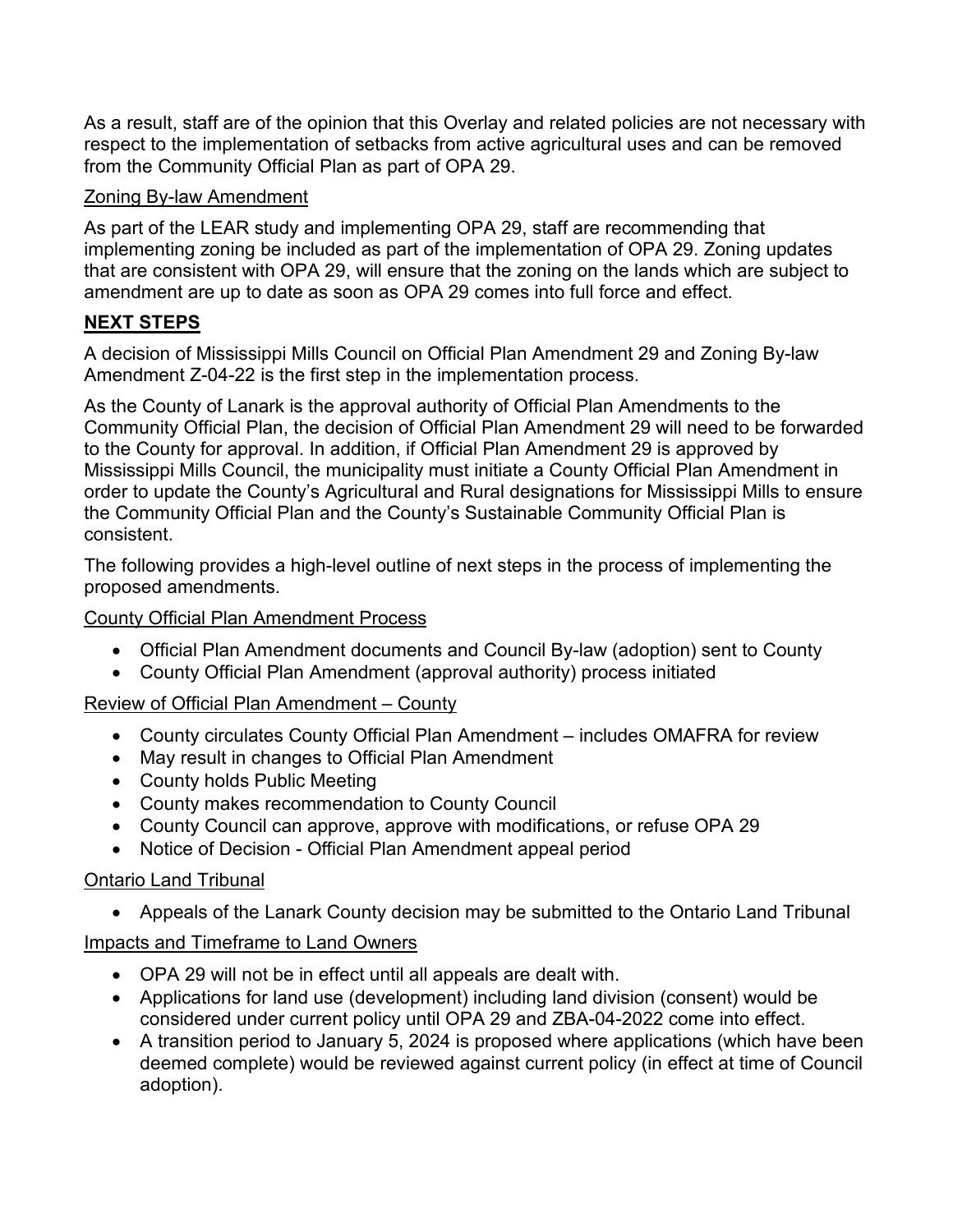## **IMPLEMENTATION – Transition Clause for Official Plan Amendment 29**

As noted in this report, the process to amend the Community Official Plan and the Zoning Bylaw will impact some landowners more than others. Some landowners will lose the right to sever their land while some others will gain the right to sever non-farm residential lots. The process to amend these policy documents is also subject to appeal to the Ontario Land Tribunal.

In recognition of the impact on landownership and the nature and length of the appeal process, it is recommended that a transition period be established as part of the Amendment. The proposed effective date for the Amendments to be in full force and effect is January 5, 2024. If there are no appeals to Official Plan Amendment 29, then this transition period will provide affected landowners a period of time in which to prepare for the designation change to their property.

For any landowner that currently has severance rights as part of a Rural designation and will lose these rights if the property is redesignated to Agriculture, a transition clause will ensure that they have ample time to submit a complete consent application (including any required plans and studies) to the County of Lanark's Land Division Committee to start the process of severing their land.

If an appeal(s) is submitted against Official Plan Amendment 29, it may very well not be resolved by January 5, 2024. If this is the case, then the appeal process will also provide affected landowners additional time to prepare for any land use designation change.

Staff are of the opinion that the advantage of providing a clear implementation date of January 5, 2024, is to ensure that all landowners have a minimum amount of time to prepare for the land use designation change.

For the Committee's information, with respect to severance applications, applicants do not have to complete the severance application process by January 6, 2024, rather the applicants need to have applied for a consent to sever with a complete application by January 5, 2024.

All of which is respectfully submitted by, Approved by,

\_\_\_\_\_\_\_\_\_\_\_\_\_\_\_\_\_\_ \_\_\_\_\_\_\_\_\_\_\_\_\_\_\_\_\_\_\_ Marc Rivet, MCIP, RPP Ken Kelly Planning Consultant CAO

# **ATTACHMENTS:**

Attachment A - Community Official Plan (2006) Schedule A "Rural Land Use" Attachment B – Comparison between existing 2006 Schedule A and proposed 2021 and 2022 Schedule A Attachment C - [Redacted original comments](https://www.mississippimills.ca/en/build-and-invest/lear-attachment-c-and-d-emails-redacted.aspx) from 1<sup>st</sup> Draft OPA 29 (2021) – linked here Attachment D - Redacted original comments from 2<sup>nd</sup> Draft OPA 29 and Z-04-22 (2022) – [linked here](https://www.mississippimills.ca/en/build-and-invest/lear-attachment-c-and-d-emails-redacted.aspx)